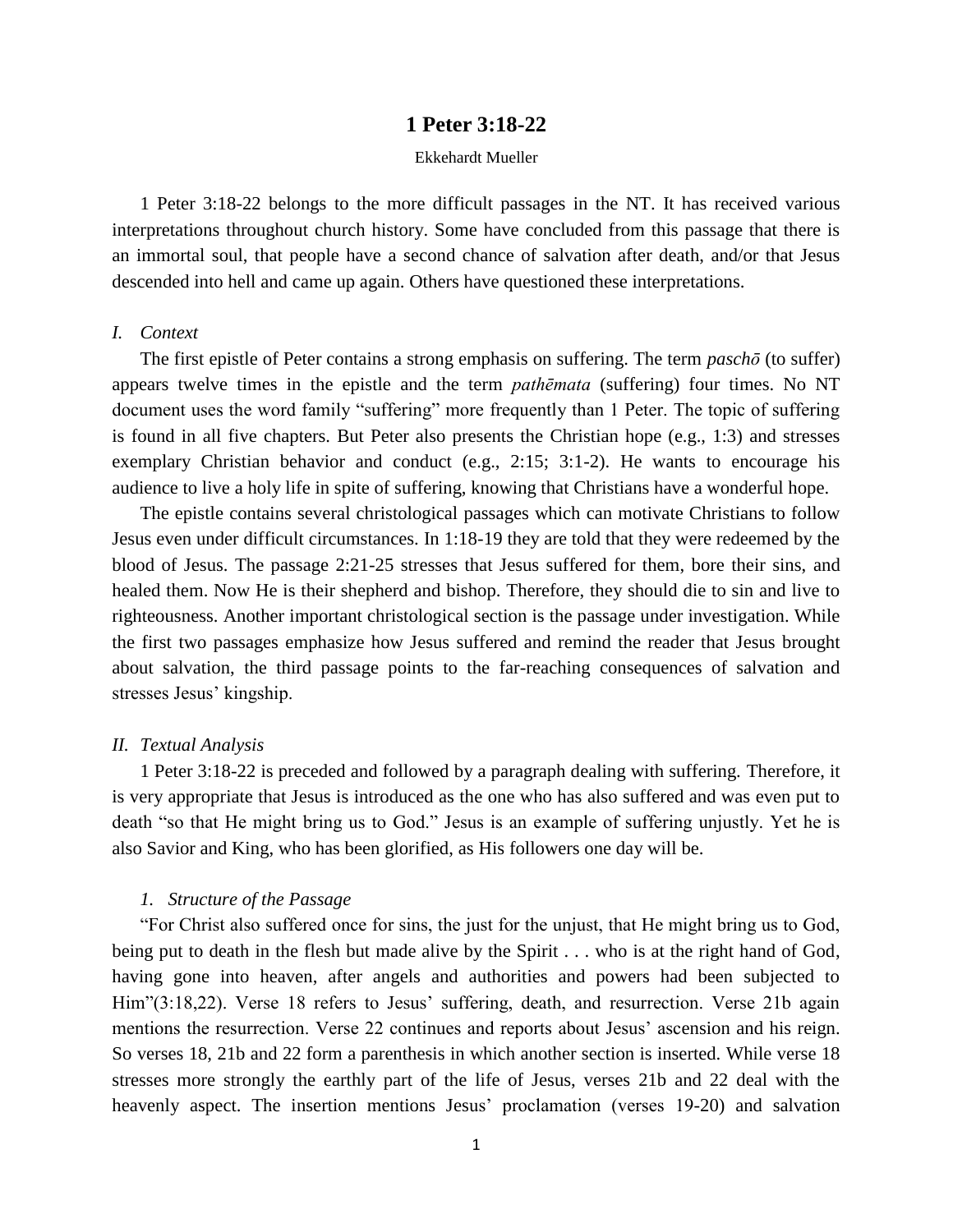through baptism (verse 21). These concepts are connected through the terms "Noah" and "water." The passage as a whole tells believers: Since Jesus has done so much for you—He has saved you and He now reigns—do not get discouraged or desperate if you have to suffer. In Christ you belong to the side that has gained the victory.

# 2. *The First Part of the Parenthesis: Jesus' on Earth (verse 18)<sup>1</sup>*

Verse 18 contains two pairs of contrasts: "the righteous" vs. "the unrighteous" and "put to death in the flesh" vs. "made alive in the spirit." The term "for" connects this passage to the preceding verses and furnishes a reason why Christians should conduct themselves as suggested in chapter 3. Verse 18 maintains that in Jesus God has taken the initiative for humankind's salvation. He has solved the sin problem. Jesus has suffered<sup>2</sup> for sins; the righteous has died for the unrighteous. He became a substitute for humans, and yet He himself was innocent. Jesus has suffered once for all for sins. His suffering and death are unique and unrepeatable.

He was "put to death in the flesh and was made alive in the spirit." What do these expressions "flesh" and "spirit" mean? They remind Bible students of 1 Peter 4:6; Romans 1:3-4; 9:5; and 1 Timothy 3:16: Jesus was born as a descendant of David according to the flesh. They bring to mind 1 Corinthians 15:44-45: "It is sown a natural body, it is raised a spiritual body..." The expression "flesh" talks about the earthly sphere of Jesus' existence while the expression "spirit" refers to his heavenly dimension.<sup>3</sup> Jesus died according to His earthly existence, but He was raised according to his spiritual existence. In both cases "flesh" and "spirit" depict the whole Christ looked at from different perspectives. Jesus has suffered in order to lead us to God.

### *3. The Insertion (verses 19-21)*

### *a. Proclamation to the Spirits (verses 19-20)*

Verse 19 begins with *en hō* oftentimes translated "in which" or "through/by whom." There are four possibilities to interpret this phrase: (1) It refers to "spirit" in the preceding verse ("in which"); (2) it refers to the entire verse 18 ("under these circumstances"); (3) it has a temporal meaning ("on which occasion"); and (4) it is a relative causal conjunction ("for which reason"). Because *en hō* follows so closely "made alive in the spirit" the first possibility is preferable.

Who are these disobedient spirits who already lived in the time of Noah? Interpretations vary. Some suggest that they refer to those who have died in the flood or that they are disembodied human souls. Others think of fallen angels or believers during Old Testament times. The term "spirits" in the plural occurs thirty-four times in the New Testament. About twenty of these thirty-four refer to demons, two or three to angels (all in Hebrews), four to the seven spirits of God (all in Revelation), about five to human spirits, and one to spiritual gifts (in 1 Cor). According to verse 20 these spirits were disobedient. Therefore they cannot be God's spirits, angels, or spiritual gifts. Only two options remain: They could be demons or humans. Since the expression is predominantly used for demons and rarely for humans, one can assume that the spirits are demons. There is an interesting parallel in 2 Peter 2:4-5. This passage talks about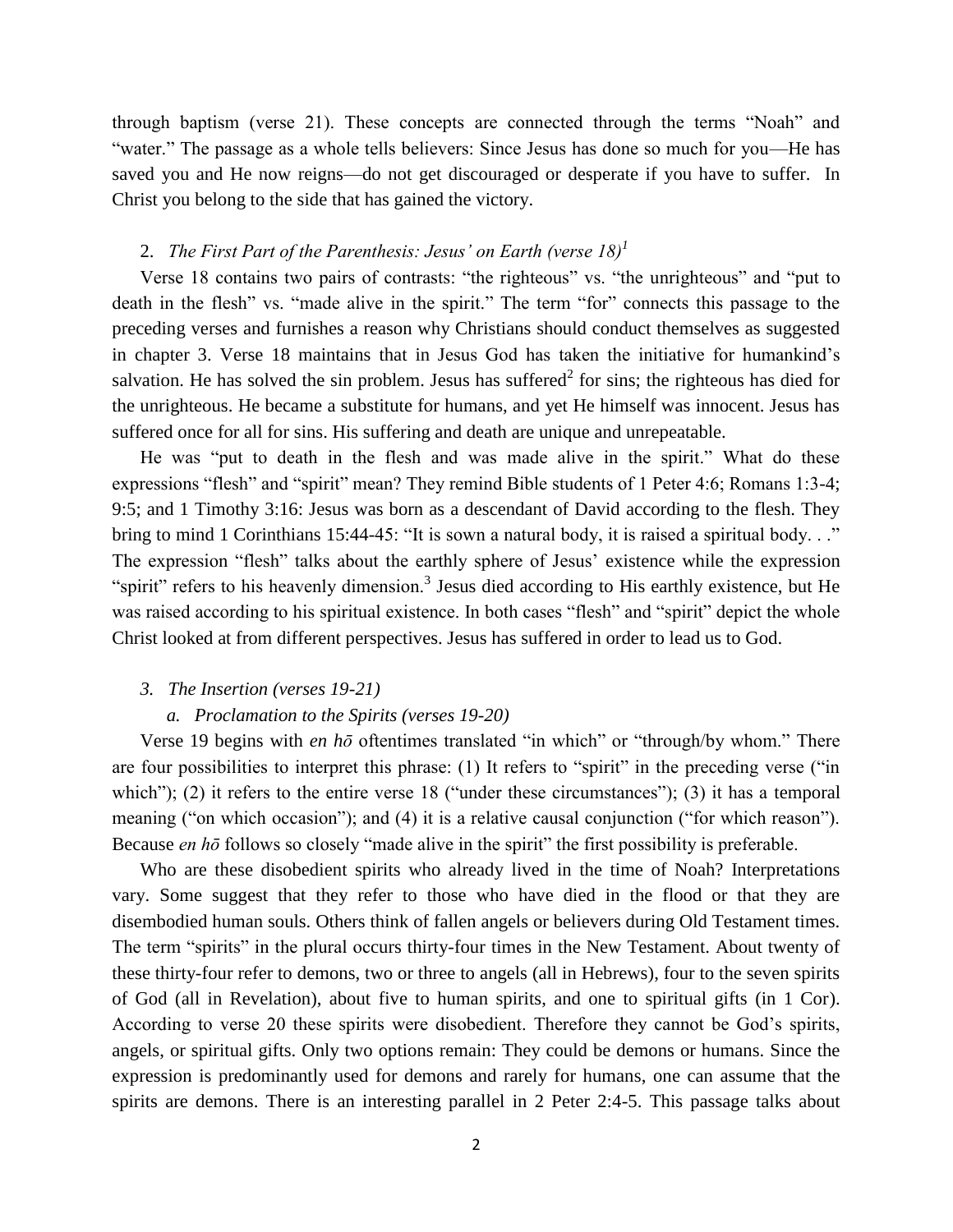fallen angels, i.e., demons, their abode, Noah, and salvation through the flood. Obviously, the spirits are fallen angels.

1 Peter 3:19 states "Jesus went." Some derive from this term that Jesus went down to hell to the demons, but the Greek term *poreuomai* (to go) does not indicate that Jesus descended to hell nor is the concept of hell found in 1 Peter 3. The very same term *poreuomai* is used in verse 22: Jesus went into heaven. Here–within the same passage—it stands for his ascension. Therefore one should not talk about Jesus' descent to hell. It is best to understand the term in the same way in both verses: Jesus ascended to heaven. During His ascension He proclaimed His message.

What is the prison? "Prison" in the Bible is not only used literally but also symbolically. Babylon became the prison of each unclean spirit—Rev 18:2. According to Revelation 20, during the Millennium, the devil is in prison. Probably it is used in a symbolic sense here too. Symbolically the angels are imprisoned and must expect judgement.

To these fallen angels the Lord speaks. The term *kērussō* normally refers to the proclamation of Jesus (Acts 9:20), the gospel (Matt 9:35), the kingdom of God (Acts 28:31), and the call to repent (Matt 4:17). The combination of "to go" and "preach" is not only found in 1 Peter 3:19, but also in the Gospel of Mark—the commission to the Twelve in Matt 10:7 and the Great Commission in Mark 16:15—and in Jonah 1:2 and 3:2 where Jonah is called to go and preach to Nineveh a message of judgment. Jesus rises from the tomb. On his way to heaven He addresses the fallen angels, the demons, and proclaims what is good news for His followers but judgement for the demons: "I, Jesus Christ, am the conqueror. I have gained the victory" (see Col 2:15). The evil powers are defeated. Jesus proclaims His triumph. He who suffered innocently is Lord of everything and everyone.

#### *b. Salvation through Water (verse 20-21a)*

God in His patience did not want anyone to perish in the flood. But although people had the necessary knowledge, only a few stepped inside the ark. So it is today. Many are lost. A few are saved. But Jesus' victory is seen when people are saved. Noah and his family may have suffered from the ridicule and scorn of their contemporaries, but God saved them. God's children are never alone. The topic of 1 Peter 3:18-22 is to encourage suffering Christians by reminding them: (1) Jesus is risen; (2) Jesus proclaims His triumph over the demons; and (3) Jesus saves.

The waters of the flood, which killed the ungodly, carried the ark and preserved the life of the eight humans. Noah and his family survived, because *eis hēn . . . diesōthēsan di' hudatos*, (in which . . . were saved through water). According to Blass/Debrunner oftentimes *en* (in) should be read where *eis* (into) is found.<sup>4</sup> Therefore we can translate: "in which a few, that is, eight persons, were saved through water" taking the *di' hydatos* (through water) instrumental rather than local. They were saved through the water. Peter's audience had heard about spirits in verse 19, namely the demons who already in the past were disobedient. In verse 20 these are contrasted with "souls," humans. Both groups are affected by Christ's victory.